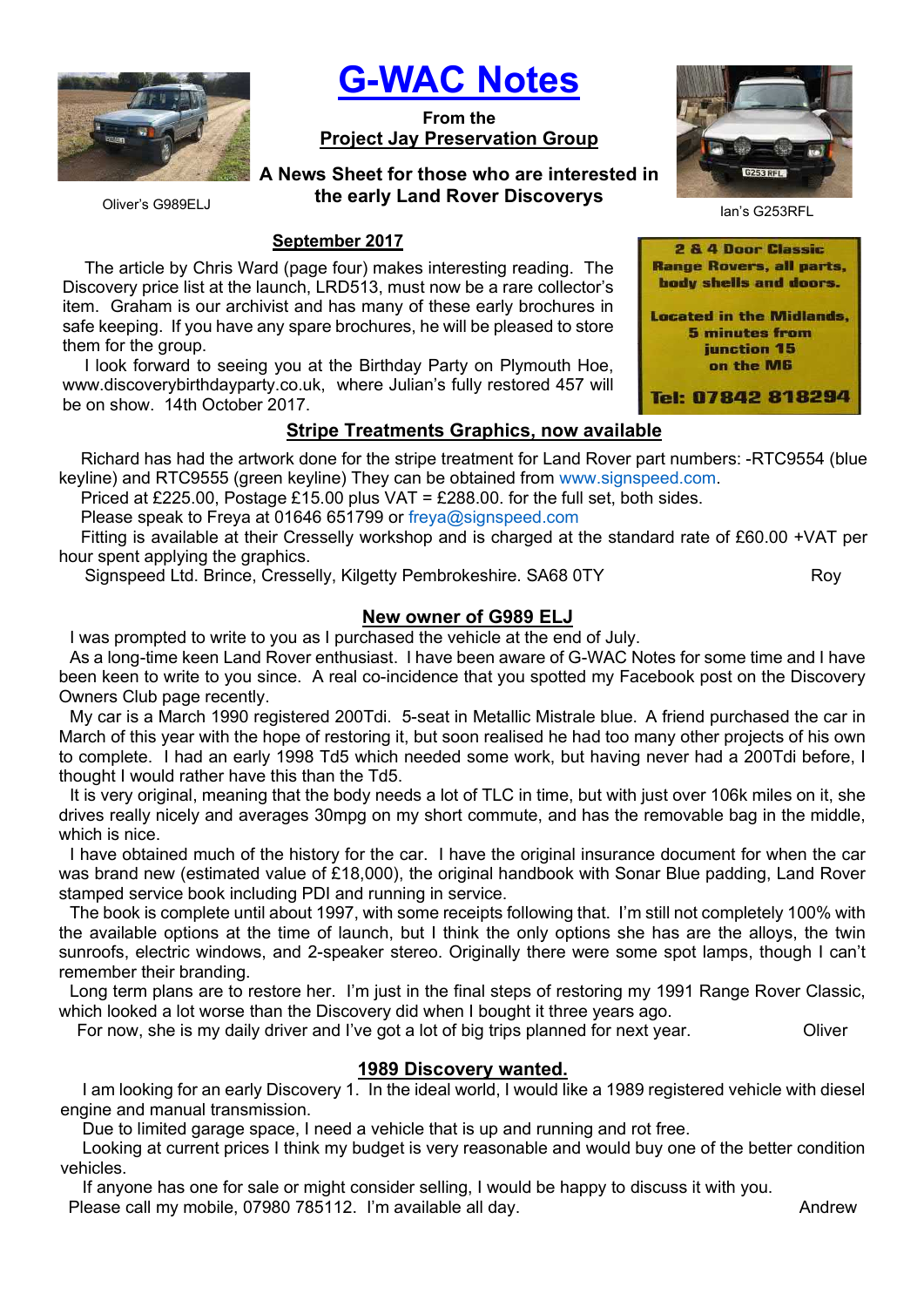## Restoration of G463WAC. Conclusion, (for now)

By May Bank Holiday, of 2016, I had started rebuilding the rear axle. This axle had been fighting back all the way. 463's original back axle is still currently lying under 480, as her axle had given way just prior to her MOT. I still had 480's rear axle case, which was picked up by David Ashburner (current owner of 480) after I bought a 1989 axle from him earlier in the year. David had promised to return 463's axle when he reunites 480 with her repaired casing.

As it turned out, this donor axle wasn't much better than the old one off 480, so that has ended in



the stockpile. Next up was a 200Tdi axle from Yorkshire that looked ok, but after spending a day cleaning it up, it just wasn't good enough. I then happened on a nearly new axle case that had been lying in a damp shed. It needed a good clean but it was as described and looks brand new.

During May and June, both axles were built up and fitted. All new genuine Timken bearings fitted, including all new genuine seals. The diffs looked in good order so were cleaned, painted and refitted. I did struggle with the brackets on top of the swivel housing and I had to use some taken from my donor as these parts are no longer available.

I've come across a number of parts no longer available, such as a couple of the fuel pipes, brake brackets, odd springs, window rubbers etc. and this shortage of spares is only going to get worse.

On the 4th July, for the first time since August 2007, G463WAC rolled out into the sunlight on her own original Camel Trophy wheels.

I've still to attach the steering rods permanently, and the next items will be the brakes and fuel lines. The brakes will either have new genuine calipers or

refurbished originals, and at that point I am ready to start work on the engine, gearbox and transfer box.

The gearbox will be going off to Ashcrofts, and the engine will have a top end rebuild as there wasn't much wrong with it when she was laid up. But it will all be checked over.

The shell will be going over to Dave Ryan for the stage one work, as in welding repair, painting white inside and painting the roof in Sandglow. Later she will go back for a full outside respray, but will remain white inside as per how Land Rover prepared these vehicles after the press launch.

So literally, 463 is having a nut and bolt rebuild. The cost so far is just shy of £5000 including a costing for the gearbox rebuild. Is it worth it? Well anyone doing these things must weigh that up for themselves.

At this point it's not an investment on the scale of the Press Launch Range Rovers, and how often is the early Discovery dismissed as not classic enough. My view is, it is worth it to me and she will get used for touring the continent and attending shows. She will also be unique. After being hand built on the line at Solihull in 1989, and now being hand built in my workshop by me, with a little help from my friends.



With any luck, the plan is to reunite the shell with the chassis by late September, whereby she will sit out the winter under protection from the elements. It's my aim to have her finished by late May 2018, I'll keep you updated.

Ian Rawlings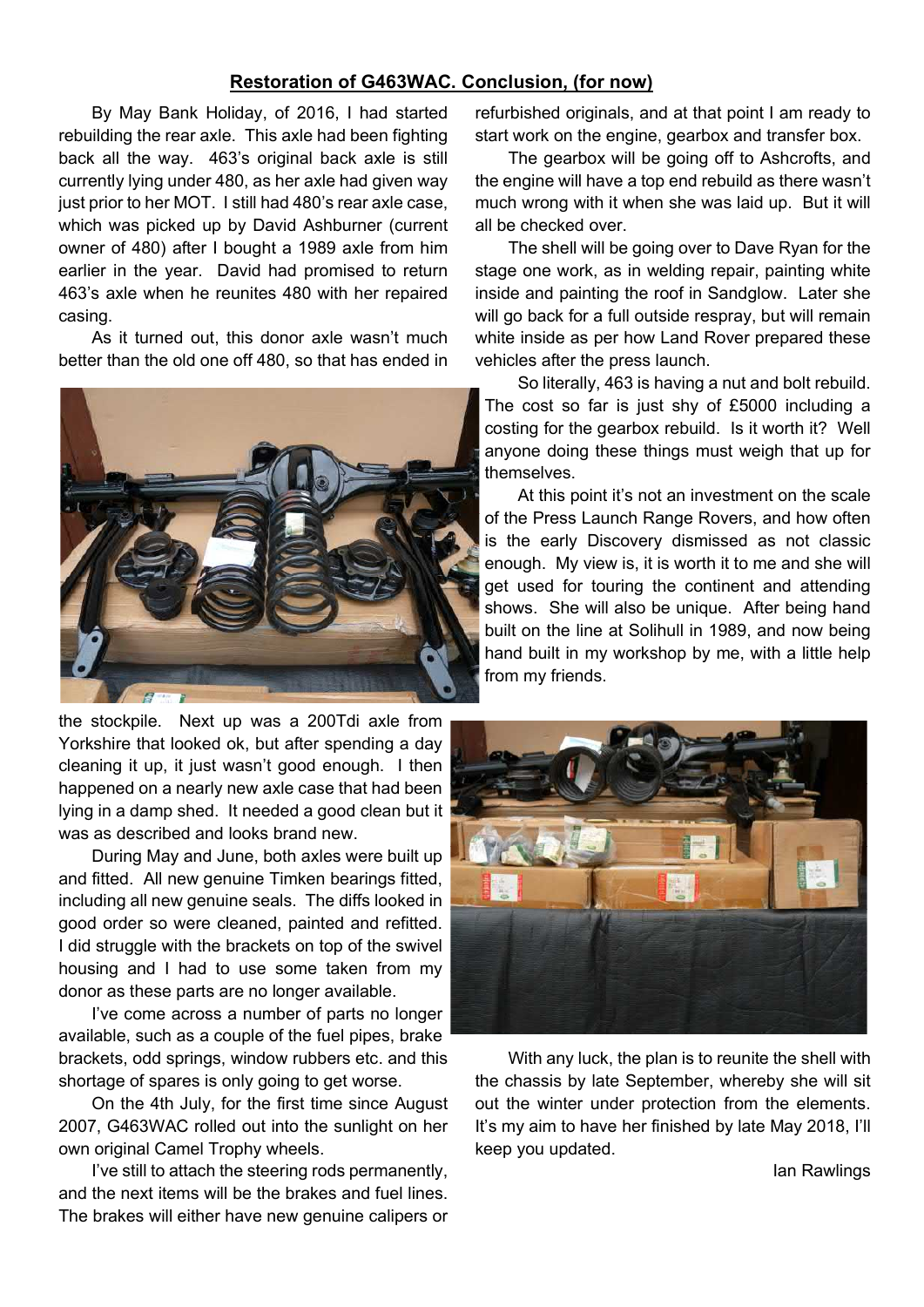# Honda Crossroad. L270MCF

When I first bought G526WAC, a 200Tdi, I thought that I ought to have a V8 G-WAC to keep her company, so along came G478WAC, a V8 on carbs.

After a while the pre-pro 5-door came into my care from our Project Jay Preservation Group. Then the 2.0 Mpi caught my eye, a 200 shape would fit in quite well. A 1993 model, registration number L637LRX, was purchased just before the owner was about to replace the Rover 1994 cc T16 engine with a Tdi.

I thought that surely, I must now have a set of rare Discoverys. But no, there was still an elusive Land Rover Discovery out there, a Honda Crossroad.



My spies have been on the lookout for one for a number of years, I have even been in touch with the importers of Japanese Discoverys, but without any success until recently.

Who else but James Brackenbury would find the elusive Crossroad for me?

Honda rebadged and marketed the Crossroad when market research indicated that SUVs were becoming popular in Japan. Honda bought the rights to the Discovery D1 from Land Rover, and had it placed in the Japanese SUV market from 1993 to 1998. The partnership ended when BMW bought Land Rover. Some Crossroads were also sold to New Zealand.

With the end of the Crossroad in the Japanese SUV market, Honda replaced the model with the CR-V. The Crossroad name was reintroduced briefly by Honda in 2007, until 2010.

So, what have I got? A 5-door 3.9 V8i auto, on

gas, in Carrigada Green micatallic, beige interior and Weller steel wheels. Imported in 1999 and registered with an age-related plate.

As a 5-door she should be on Cyclone alloys, the 3-doors were on steels. I have a set of Cyclones in stock, and will be shod with a set of Kumho Road Adventure ATs, which I also have in stock

The panels are all straight, there is some rust underneath, but not excessive. The steering lock is damaged, a stolen/recovered car, but I have a good column with keys.

She was misfiring very badly, but using my 'burnt finger' test on the exhaust manifold, I soon found that 5 and 6 were not hot, and therefore not working. 6 and 5 are next in the firing order sequence, so I thought that a crack in the distributor between the segments would be the problem. But it was nothing so drastic, the two leads in the distributor were in the wrong place, so just swapping them cured the miss.

I wonder how many Crossroads there are in the UK? She is parked up now until I get 478 ready for the trip to Devon. Mark is going to do a 'body off' restore on 478, for the 30th Birthday Party at Plymouth in 1 2019. ng taun 1999 na mga kalawang mga kalendaryon ng mga kalawang mga kalendaryon ng mga kalendaryon ng mga kalenda

## Show dates 2017

| 1st                    | Newbury 4x4 Spares Day    | Newbury Showground, Chieveley, Berkshire. RG18 9QZ |
|------------------------|---------------------------|----------------------------------------------------|
| $14th - 15th$          | Discovery Birthday Party. | Plymouth Hoe. www.discoverybirthdayparty.co.uk     |
| <b>November</b><br>5th | <b>Restoration Show</b>   | Stoneleigh Park.                                   |

## G---WAC Owner emblems on shirts

I can produce embroidered emblems on shirts, jumpers or hoodies. The prices are as follows: - Shirts £13.00. Lots of colours. Polo shirts £10.00. Jumper £13.00. Hoody £17.00

Also in children's sizes, and most other items if anyone would like something different. All prices include embroidery.



October

Jane Gray. janegray147@yahoo.co.uk (G308WAC)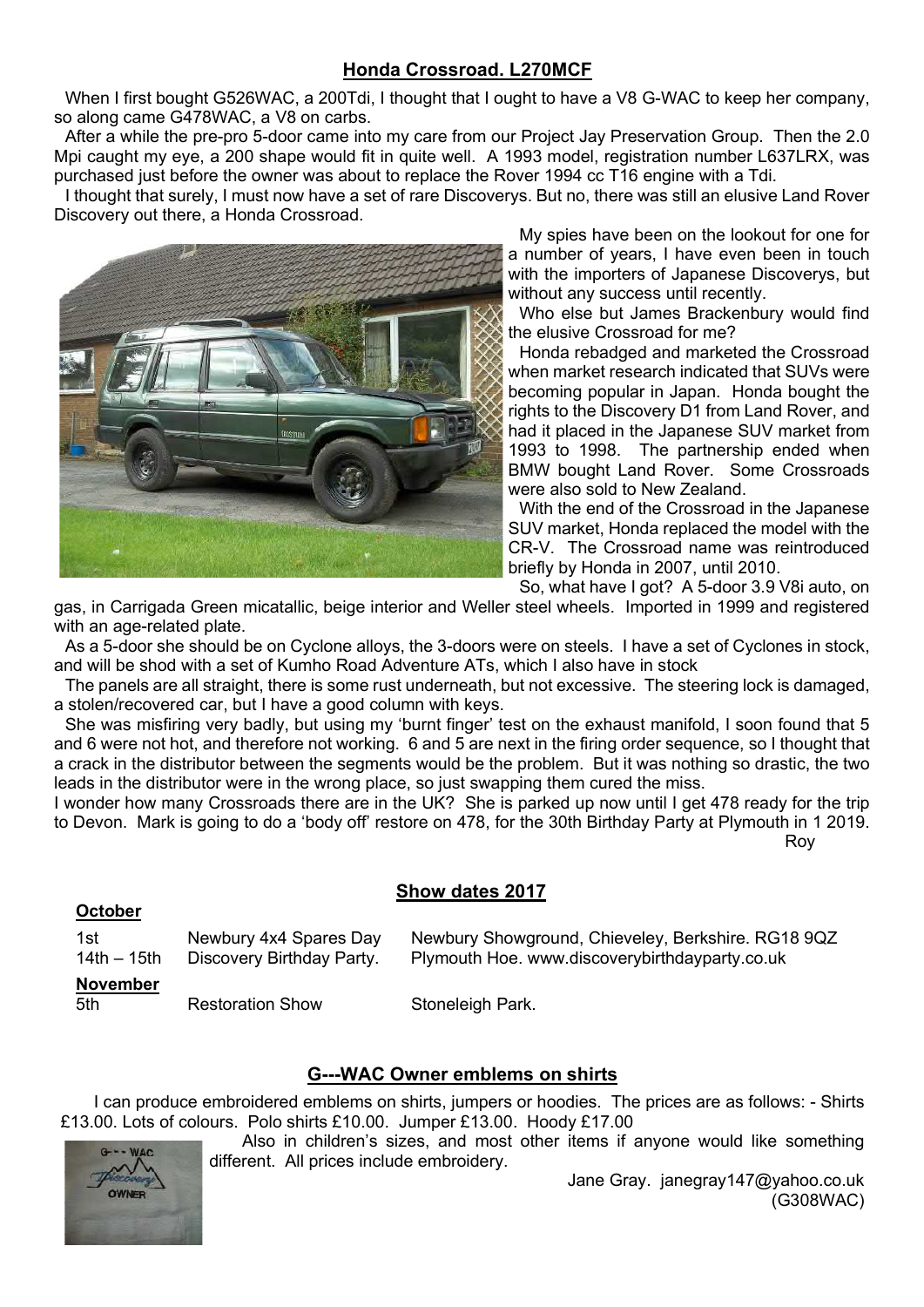### Land Rover Discovery I: Cheap at nine-tenths of the price

If you walked into a Land Rover showroom in late 1989, (most likely wearing nylon parachute pants and listening to MC Hammer on your Walkman cassette player), you would have had the choice of two models for the newly launched Discovery. A diesel Tdi or petrol V8 version, both of which came with the Jasper Conran designed sonar blue interior.

The Tdi and V8 models were both priced at £15,750, which comprised the list price (£12,642.14), car tax (£1,053.51) and VAT (£2,054.35). This entry-level price included power steering, radio and rear mud flaps but the luxury ended there.

Shrewdly, Land Rover offered a range of optional extras where customers could 'personalise' their car, which allowed the company to keep the basic list price below that of its competitors. Indeed, Land Rover invested wisely in customer research in this area prior to launch, and many customers opted for at least some form of optional extra.

These were available as Value Packs (VP1-7; in the LRD 513 price list brochure): The electric pack (VP1) comprised electric windows, key operated central door locking, headlamp wash and electric and heated mirrors, and could be yours for £525 (including all taxes).

The security pack (VP2) consisted of a roller blind load area cover and a 'demountable stowage bag' and cost £225. Many of us will wish that fewer customers had opted for VP3, the sunroofs (called 'twin sun hatches' in the brochure, which is certainly an optimistic view of the British weather and now probably better described nowadays as 'rain water ingress hatches'). These came with a storage bag for the removable front glass unit, and would set you back £325.

A 'Hi specification audio system' made up VP4, which would get you a Clarion stereo/radio cassette with dashboard remote controls and four speakers for £450. VP5 was the 'two inward facing folding seats mounted in the load space area' which came in at £375.

Air conditioning (VP6) was only available on the petrol model and would set you back a cool £1,290. Want your car in a different colour? That'll be £155 for black or £250 for the metallic and micatallic finishes (VP7).

The external optional extras offered were the roof rack (VFE1, £200), towbar and electrics (VFE2, £120), front mud flaps (VFE3, £32) and, restricted to the petrol model, a catalytic convertor (VFE4, £325).

For those facing arithmetic issues in trying to work out the cost of all of these extras, Land Rover helped with a Special Value Pack (SVP1) consisting of VP1, VP2, VP3 and VFE1 for £1,050, a saving of £225 on the individual list prices.

After factoring in all the optional extras available in the LRD513 brochure, a top of the range diesel Tdi cost £18,027 and a petrol V8 £19,652. Some say that the early models will reach these values in a few years time, if we are to believe them, (they are already there, see September issue of Practical Classics magazine. . Ed.) but how do they compare in today's prices? The basic Tdi/V8 models would cost £38,821 in today's money, which is around 9/10th the price of the new 2017 Discovery (£43,995).

A top of the range Tdi Discovery I comes in at £44,434 in today's money, compared to a whopping £70,317 for Land Rover's latest Discovery 5 diesel model with all the trimmings.

Now, if all of this makes you yearn for the good old Discovery I days, when optional extras were only a minor part of car sales, then think again, I haven't got onto the angled ski holders, gun clips and the sailboard carriers yet.

Chris Ward